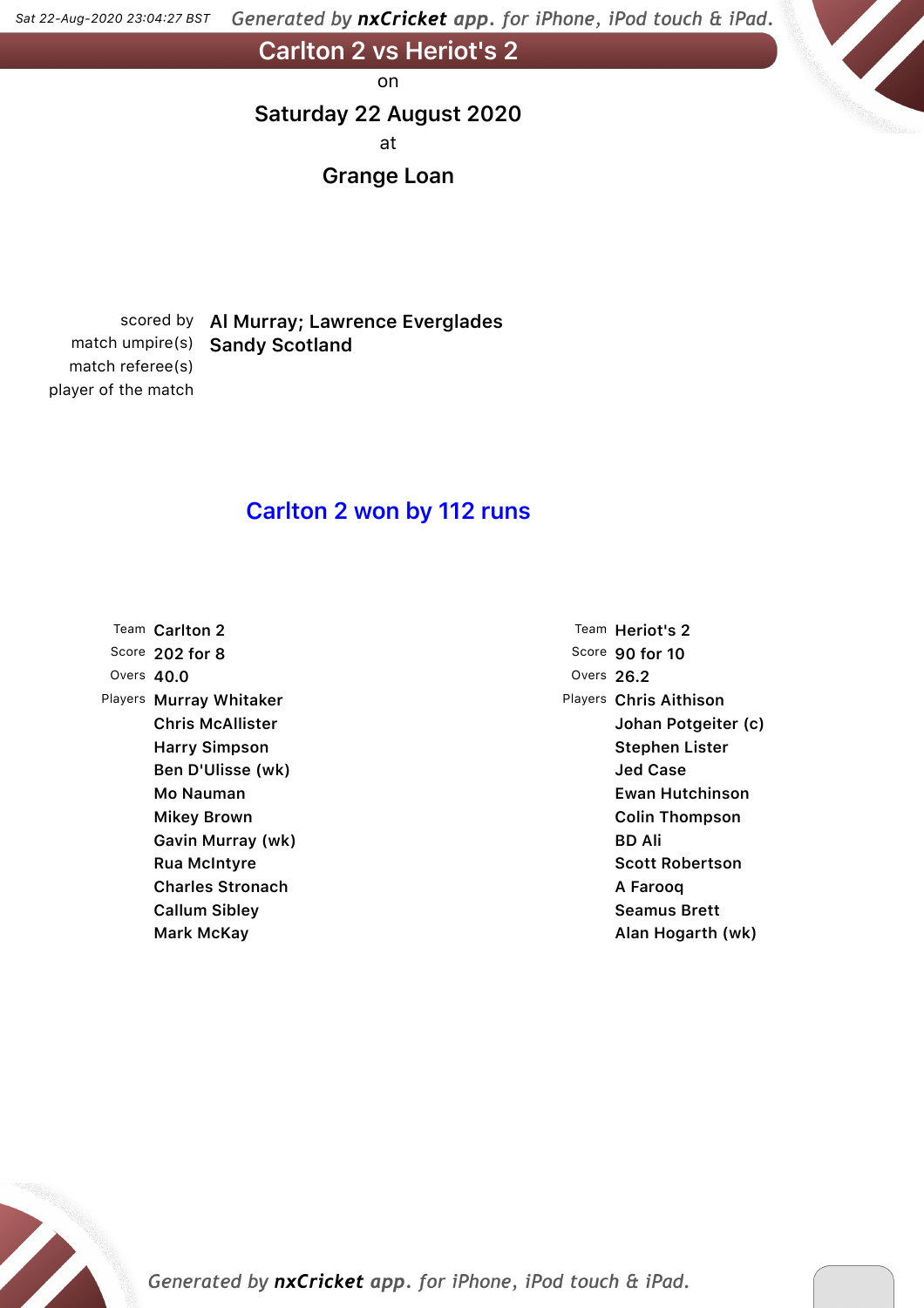#### Generated by nxCricket app. for iPhone, iPod touch & iPad. *Sat 22-Aug-2020 23,04,27 BST*

**Carlton 2 vs Heriot's 2**

| <b>Carlton 2 INNINGS</b><br>Venue Grange Loan |                                                            |                         |                                       |                                |                |                                |                                                                                             |                            |   | Toss won by: Heriot's 2                |    |                            |    |                  |                |                |                |                |                          |              |                                                                                                            | Sat 22-Aug-2020      |                 |             |
|-----------------------------------------------|------------------------------------------------------------|-------------------------|---------------------------------------|--------------------------------|----------------|--------------------------------|---------------------------------------------------------------------------------------------|----------------------------|---|----------------------------------------|----|----------------------------|----|------------------|----------------|----------------|----------------|----------------|--------------------------|--------------|------------------------------------------------------------------------------------------------------------|----------------------|-----------------|-------------|
| <b>BATSMAN</b>                                |                                                            | <b>RUNS</b>             |                                       |                                |                |                                |                                                                                             |                            |   | <b>HOW OUT</b>                         |    |                            |    | ${\sf R}$        |                | B M            |                |                |                          |              |                                                                                                            | Os 1s 2s 3s 4s 5s 6s | <b>SS</b>       | SR          |
| 1 Murray Whitaker                             |                                                            |                         | $1111111111111111.312.1.2.1.1.1.1.4.$ |                                |                |                                |                                                                                             |                            |   | c BD Ali b Ewan Hutchinson<br>59       |    |                            |    |                  |                | 87 111         |                | 48 28 6        |                          | $\mathbf{1}$ | $\overline{4}$                                                                                             |                      |                 | 45% 67.8    |
| 2 Chris McAllister                            |                                                            | $\ldots$ 2. $\ldots$ 1W |                                       |                                |                |                                | $1, 2, 1, \ldots, 2, 1, \ldots, 4, 1, 2, \ldots, 11, \ldots, 11, \ldots, 11, \ldots, 2, 14$ |                            |   | c Johan Potgeiter b<br>Ewan Hutchinson |    |                            |    | 30               |                | 63 71          |                | 44 12 5        |                          |              | $\overline{2}$                                                                                             |                      |                 | 30% 47.6    |
| 3 Harry Simpson                               |                                                            |                         |                                       |                                |                |                                | 1.1121.1.11111.411.21.11131111122.42.21W                                                    |                            |   | b Seamus Brett                         |    |                            |    | 45               |                | 51 87          |                | 20 22 6        |                          | $\mathbf{1}$ | $\overline{2}$                                                                                             |                      |                 | 61% 88.2    |
| 4 Ben D'Ulisse (wk)                           |                                                            |                         | .1. 1. 2.14122. . W                   |                                |                |                                |                                                                                             |                            |   | run out (Johan Potgeiter)              |    |                            |    | 14               |                | 19 19          | 11             | $\overline{4}$ | $_{3}$                   |              | $\mathbf{1}$                                                                                               |                      |                 | 42% 73.7    |
| 5 Mo Nauman                                   |                                                            | W                       |                                       |                                |                |                                |                                                                                             |                            |   | b Seamus Brett                         |    |                            |    | 0                |                | $1 \quad 0$    | $\mathbf{1}$   |                |                          |              |                                                                                                            |                      |                 | 0.0         |
| 6 Mikey Brown (LHB)                           |                                                            | . .41. .W               |                                       |                                |                |                                |                                                                                             |                            |   | c A Farooq b BD Ali                    |    |                            |    | 5                |                | 7 <sub>4</sub> | 5              | $\overline{1}$ |                          |              | $\mathbf{1}$                                                                                               |                      |                 | 29% 71.4    |
| 7 Gavin Murray (wk)                           |                                                            | .1.111W                 |                                       |                                |                |                                |                                                                                             |                            |   | run out (Chris Aithison)               |    |                            |    | 4                |                | 6 11           | $\overline{2}$ | $\overline{4}$ |                          |              |                                                                                                            |                      |                 | 67% 66.7    |
| 8 Rua McIntyre                                |                                                            | 1.02W                   |                                       |                                |                |                                |                                                                                             |                            |   | c Johan Potgeiter b<br>Scott Robertson |    |                            |    | 3                | 5              | 6              | 3              | $\overline{1}$ | $\overline{\phantom{0}}$ |              |                                                                                                            |                      |                 | 40% 60.0    |
| 9 Charles Stronach                            |                                                            | 114.                    |                                       |                                |                |                                |                                                                                             |                            |   | not out                                |    |                            |    | 6                | $\overline{4}$ | 6              | $\mathbf{1}$   | $\overline{2}$ |                          |              | $\mathbf{1}$                                                                                               |                      |                 | 75%150.0    |
| (LHB)<br>10 Callum Sibley                     |                                                            |                         |                                       |                                |                |                                |                                                                                             |                            |   |                                        |    |                            |    |                  |                |                |                |                |                          |              |                                                                                                            |                      |                 |             |
| 11 Mark McKay                                 |                                                            |                         |                                       |                                |                |                                |                                                                                             |                            |   |                                        |    |                            |    |                  |                |                |                |                |                          |              |                                                                                                            |                      |                 |             |
|                                               | <b>40.0 OVERS</b>                                          |                         |                                       |                                |                |                                | EXTRAS: 36 (22wd 3nb 8lb 3b 0p)                                                             |                            |   |                                        |    |                            |    | <b>TOTAL 202</b> |                | <b>RUNS</b>    |                |                |                          |              |                                                                                                            |                      |                 |             |
| <b>FOW</b>                                    | $\mathbf{1}$                                               | $\overline{2}$          |                                       |                                | $\overline{3}$ |                                | $\overline{4}$                                                                              |                            |   | 5 <sup>5</sup>                         |    | $6\phantom{1}$             |    | $\overline{z}$   |                |                | 8              |                |                          |              | $\mathbf 9$                                                                                                |                      | 10 <sub>1</sub> |             |
| <b>SCORE</b>                                  | 61                                                         | 118                     |                                       |                                | 153            |                                | 161                                                                                         |                            |   | 166                                    |    | 189                        |    | 193              |                |                | 197            |                |                          |              |                                                                                                            |                      |                 |             |
| OUT Chris McAllister                          |                                                            | Murray<br>Whitaker      |                                       |                                | Ben D'Ulisse   |                                | Mo Nauman                                                                                   |                            |   | Mikey Brown                            |    | Gavin Murray Harry Simpson |    |                  |                |                | Rua McIntyre   |                |                          |              |                                                                                                            |                      |                 |             |
| <b>OVER</b>                                   | 18.1                                                       | 28.4                    |                                       |                                | 33.5           |                                | 34.2                                                                                        |                            |   | 35.3                                   |    | 37.6                       |    | 38.4             |                |                | 39.4           |                |                          |              |                                                                                                            |                      |                 |             |
| <b>P'SHIP</b>                                 | 61                                                         | 57                      |                                       |                                | 35             |                                | 8                                                                                           |                            |   | $\mathbf 5$                            |    | 23                         |    | 4                |                |                | 4              |                |                          |              |                                                                                                            |                      |                 |             |
| <b>BOWLER</b>                                 | $\mathbf{1}$                                               | $\overline{2}$          | 3                                     | $\overline{4}$                 | 5 <sup>5</sup> | $6\phantom{1}$                 | $\overline{7}$                                                                              | 8                          | 9 | 10                                     | 11 | 12                         | 13 | 14               | 15             | $\circ$        |                | M              | $\mathsf{R}$             |              | $\mathsf{W}% _{T}=\mathsf{W}_{T}\!\left( a,b\right) ,\ \mathsf{W}_{T}=\mathsf{W}_{T}\!\left( a,b\right) ,$ | <b>WD</b>            | NB              | <b>ECON</b> |
| <b>Seamus Brett</b>                           | R<br>W<br><b>WD</b><br>$\mathbf{1}$                        | 3                       | $\overline{4}$                        | $\overline{2}$                 | $\mathbf{1}$   | 6<br>$\mathbf{1}$<br>5         | $5\phantom{.0}$                                                                             | $\sqrt{5}$<br>$\mathbf{1}$ |   |                                        |    |                            |    |                  |                | 8              |                |                | 32                       |              | 2                                                                                                          | 6                    |                 | 4.00        |
|                                               | <b>NB</b><br>$\overline{3}$<br>R<br>W                      | $\overline{c}$          | 5                                     | $\overline{4}$                 | $\mathbf{1}$   | 3                              | $\overline{2}$<br>$\mathbf{1}$                                                              |                            |   |                                        |    |                            |    |                  |                |                |                |                |                          |              |                                                                                                            |                      |                 |             |
| BD Ali <sub>WD</sub>                          | NB                                                         |                         |                                       |                                |                | $\mathbf{1}$                   | $5\phantom{.0}$                                                                             |                            |   |                                        |    |                            |    |                  |                | $\overline{7}$ |                |                | 26                       |              | 1                                                                                                          | 6                    |                 | 3.71        |
| Colin $W_{\text{WD}}^{W}$                     | R<br>5<br>$\overline{2}$                                   |                         |                                       | 6                              |                |                                |                                                                                             |                            |   |                                        |    |                            |    |                  |                | 4              |                | $\mathbf 2$    | 13                       |              |                                                                                                            | $\mathbf 2$          |                 | 3.25        |
| Thompson NB                                   | R<br>$\overline{4}$                                        | 5 <sup>1</sup>          | $\overline{a}$                        | $\overline{4}$                 | $\overline{4}$ | 8                              | $\frac{7}{1}$                                                                               |                            |   |                                        |    |                            |    |                  |                |                |                |                |                          |              |                                                                                                            |                      |                 |             |
| Scott <sub>WD</sub><br>Robertson NB           | W<br>$\mathbf{1}$<br>$\mathbf{1}$                          |                         |                                       |                                | $\mathbf{1}$   |                                |                                                                                             |                            |   |                                        |    |                            |    |                  |                | $\overline{7}$ |                |                | 41                       |              | $\mathbf{1}$                                                                                               | $\overline{2}$       | 3               | 5.86        |
| Ewan $\overline{WD}$<br>Hutchinson NB         | $\overline{3}$<br>R<br>W<br>$\mathbf{1}$<br>$\overline{2}$ | 5                       | $\overline{4}$                        | $\overline{7}$<br>$\mathbf{1}$ | $\overline{7}$ | $\overline{7}$<br>$\mathbf{1}$ | $\overline{2}$<br>$\ensuremath{\mathsf{3}}$                                                 | 13                         |   |                                        |    |                            |    |                  |                | 8              |                |                | 54                       |              | $\overline{2}$                                                                                             | 6                    |                 | 6.75        |
| Johan $W_D$<br>Potgeiter (c) NB               | $\overline{2}$<br>R<br>W                                   | 3 <sup>7</sup>          | $\overline{5}$                        | 7 <sup>7</sup>                 | $\overline{4}$ | $\overline{4}$                 |                                                                                             |                            |   |                                        |    |                            |    |                  |                | 6              |                |                | 25                       |              |                                                                                                            |                      |                 | 4.17        |

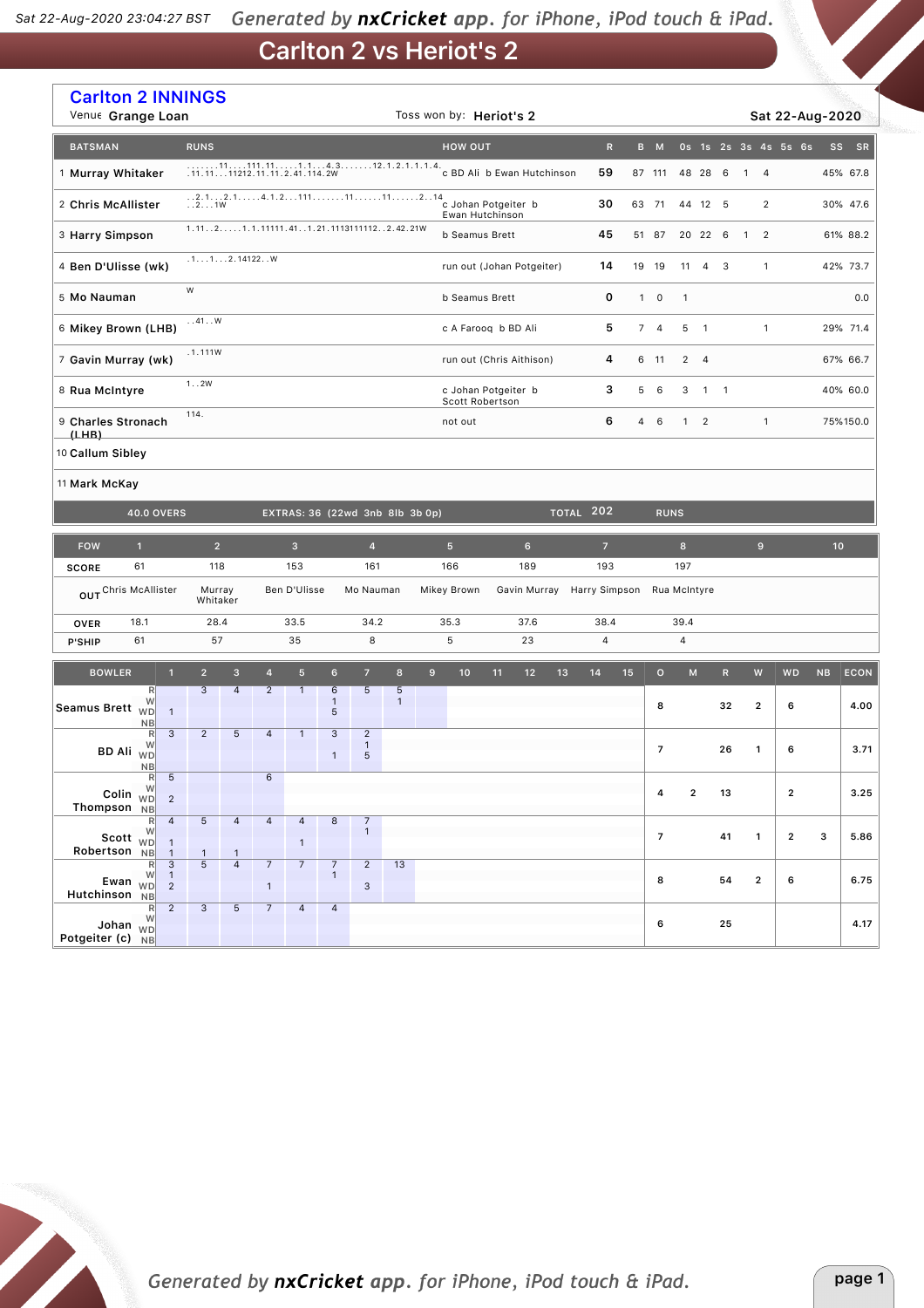## **Carlton 2 vs Heriot's 2**

| Venue Grange Loan                                                                                                       | <b>Heriot's 2 INNINGS</b>                                                                   |                                                | Toss won by: Heriot's 2              |                                                           |              |                                  |              |                           | Sat 22-Aug-2020              |                 |
|-------------------------------------------------------------------------------------------------------------------------|---------------------------------------------------------------------------------------------|------------------------------------------------|--------------------------------------|-----------------------------------------------------------|--------------|----------------------------------|--------------|---------------------------|------------------------------|-----------------|
| <b>RUNS</b><br><b>BATSMAN</b>                                                                                           |                                                                                             |                                                | <b>HOW OUT</b>                       | $\mathbb{R}$                                              | B M          |                                  |              | 0s 1s 2s 3s 4s 5s 6s      | <b>SS</b>                    | <b>SR</b>       |
| W<br>1 Chris Aithison                                                                                                   |                                                                                             |                                                | b Rua McIntyre                       | 0                                                         | $1 \quad 0$  | $\mathbf{1}$                     |              |                           |                              | 0.0             |
| 2 Johan Potgeiter (c)                                                                                                   | $1.421131.441.211.1$                                                                        | b Callum Sibley                                | 26                                   | 57 90                                                     | 44 7         | $\overline{2}$<br>$\overline{1}$ | 3            |                           | 23% 45.6                     |                 |
| . 4W<br>3 Stephen Lister<br>(LHB)                                                                                       |                                                                                             | c Chris McAllister b<br>Rua McIntyre           | 4                                    | 10 10                                                     | $\mathsf g$  |                                  | $\mathbf{1}$ |                           | 10% 40.0                     |                 |
| $\dots$ 1W<br>4 Jed Case                                                                                                |                                                                                             |                                                | c Ben D'Ulisse b<br>Rua McIntyre     | 1                                                         | 6<br>8       | 5<br>$\overline{\phantom{0}}$    |              |                           |                              | 17% 16.7        |
| $\ldots$ . 1W<br>5 Ewan Hutchinson                                                                                      |                                                                                             |                                                | c Ben D'Ulisse b<br>Rua McIntyre     | 1                                                         | 74           | 6<br>$\overline{\phantom{0}}$    |              |                           |                              | 14% 14.3        |
| $\ldots 4 \ldots W$<br>6 Colin Thompson                                                                                 |                                                                                             |                                                | Ibw b Rua McIntyre                   | 4                                                         | 6<br>5       | 5                                |              | $\mathbf{1}$              |                              | 17% 66.7        |
| 7 BD Ali                                                                                                                | 221                                                                                         |                                                | c Gavin Murray b<br>Charles Stronach | 5                                                         | 28 28        | 25<br>$1\quad 2$                 |              |                           |                              | 11% 17.9        |
| 8 Scott Robertson                                                                                                       | $1. 141.4.1. 1. 1. 21244. 2. W$                                                             |                                                | c Rua McIntyre b<br>Mikey Brown      | 29                                                        | 32 34        | 18<br>$\overline{7}$             | 3            | $\overline{a}$            |                              | 44% 90.6        |
| . .1.1.1<br>9 A Farooq                                                                                                  |                                                                                             |                                                | not out                              | 3                                                         | 7 12         | $4 \quad 3$                      |              |                           |                              | 43% 42.9        |
| 12.W<br>10 Seamus Brett                                                                                                 |                                                                                             |                                                | b Callum Sibley                      | 3                                                         | 4<br>3       | $\overline{2}$<br>$1 \quad 1$    |              |                           |                              | 50% 75.0        |
| $\epsilon$ =<br>11 Alan Hogarth (wk)                                                                                    |                                                                                             |                                                | run out (Rua McIntyre)               | 0                                                         | $1 \quad 0$  | $\mathbf{1}$                     |              |                           |                              | 0.0             |
| <b>26.2 OVERS</b>                                                                                                       |                                                                                             | EXTRAS: 14 (10wd 1nb 3lb 0b 0p)                |                                      | 90<br><b>TOTAL</b>                                        | <b>RUNS</b>  |                                  |              |                           |                              |                 |
|                                                                                                                         |                                                                                             |                                                |                                      |                                                           |              |                                  |              |                           |                              |                 |
| <b>FOW</b><br>$\mathbf{1}$                                                                                              | 2 <sup>1</sup><br>$\overline{\mathbf{3}}$                                                   | $\overline{4}$                                 | 5 <sup>5</sup><br>$6\phantom{.}$     | $\overline{7}$                                            |              | $\bf8$                           |              | $\mathbf 9$               |                              | 10 <sup>°</sup> |
| $\mathbf{1}$<br><b>SCORE</b>                                                                                            | 13<br>16                                                                                    | 18                                             | 22<br>42                             | 82                                                        |              | 84                               |              | 89                        | 90                           |                 |
| Chris Aithison Stephen Lister<br>OUT                                                                                    | Jed Case                                                                                    | Ewan<br>Hutchinson                             | Colin Thompson<br><b>BD Ali</b>      | Johan Potgeiter Scott Robertson Seamus Brett Alan Hogarth |              |                                  |              |                           |                              |                 |
| 0.1<br><b>OVER</b>                                                                                                      | 2.5<br>4.3                                                                                  | 6.1                                            | 8.1<br>15.6                          | 23.4                                                      |              | 24.4                             |              | 25.5                      | 26.2                         |                 |
| $\mathbf{1}$<br>P'SHIP                                                                                                  | 3<br>12                                                                                     | $\overline{2}$                                 | $\overline{4}$<br>20                 | 40                                                        |              | $\overline{2}$                   |              | 5                         |                              | $\mathbf{1}$    |
| <b>BOWLER</b><br>$\mathbf{1}$<br>2 <sup>1</sup>                                                                         | 3 <sup>2</sup><br>$5\phantom{1}$<br>$6\phantom{1}$<br>$\overline{4}$                        | $\overline{7}$<br>8                            | 9<br>10<br>11<br>12                  | 13<br>14<br>15                                            | $\mathbf{o}$ | M                                | $\mathsf{R}$ | $\boldsymbol{\mathsf{W}}$ | <b>WD</b><br>NB              | <b>ECON</b>     |
| R<br>$\overline{4}$<br>W<br>$\mathbf{1}$<br>$\mathbf{1}$<br>Rua McIntyre<br><b>WD</b><br>$\overline{2}$<br>$\mathbf{1}$ | $\overline{2}$<br>$\overline{a}$<br>$\mathbf{1}$<br>$\mathbf{1}$<br>$\mathbf{1}$            |                                                |                                      |                                                           | 6            | $\mathbf{2}$                     | 13           | 5                         | з                            | 2.17            |
| <b>NB</b><br>6<br>$\overline{2}$<br>R<br>W<br>Charles $\overline{w}$<br>$\mathbf{1}$                                    | $\overline{2}$<br>6<br>$\mathbf{1}$                                                         | $\overline{4}$<br>$\mathbf{1}$<br>$\mathbf{1}$ |                                      |                                                           | 8            | $\mathbf{1}$                     | 23           | 1                         | 1                            | 2.88            |
| Stronach<br><b>NB</b><br>$\overline{4}$<br>R<br>W                                                                       | $\overline{4}$<br>$\overline{9}$<br>$\overline{2}$                                          |                                                |                                      |                                                           | 5            | $\mathbf 1$                      | ${\bf 24}$   |                           | 5                            | 4.80            |
| Mark McKay WD<br>$\overline{1}$<br>NB                                                                                   | 3<br>$\mathbf{1}$                                                                           |                                                |                                      |                                                           |              |                                  |              |                           |                              |                 |
| $\mathbf{3}$<br>$\mathsf{R}$<br>$\mathbf{1}$<br>W<br>Callum Sibley $\sqrt{v}$<br>NB<br>R<br>10                          | $\overline{3}$<br>$\ensuremath{\mathsf{3}}$<br>$\mathbf{1}$<br>$\mathbf{1}$<br>$\mathbf{1}$ |                                                |                                      |                                                           | 5            |                                  | 12           | $\mathbf{2}$              | $\mathbf{1}$<br>$\mathbf{1}$ | 2.40            |

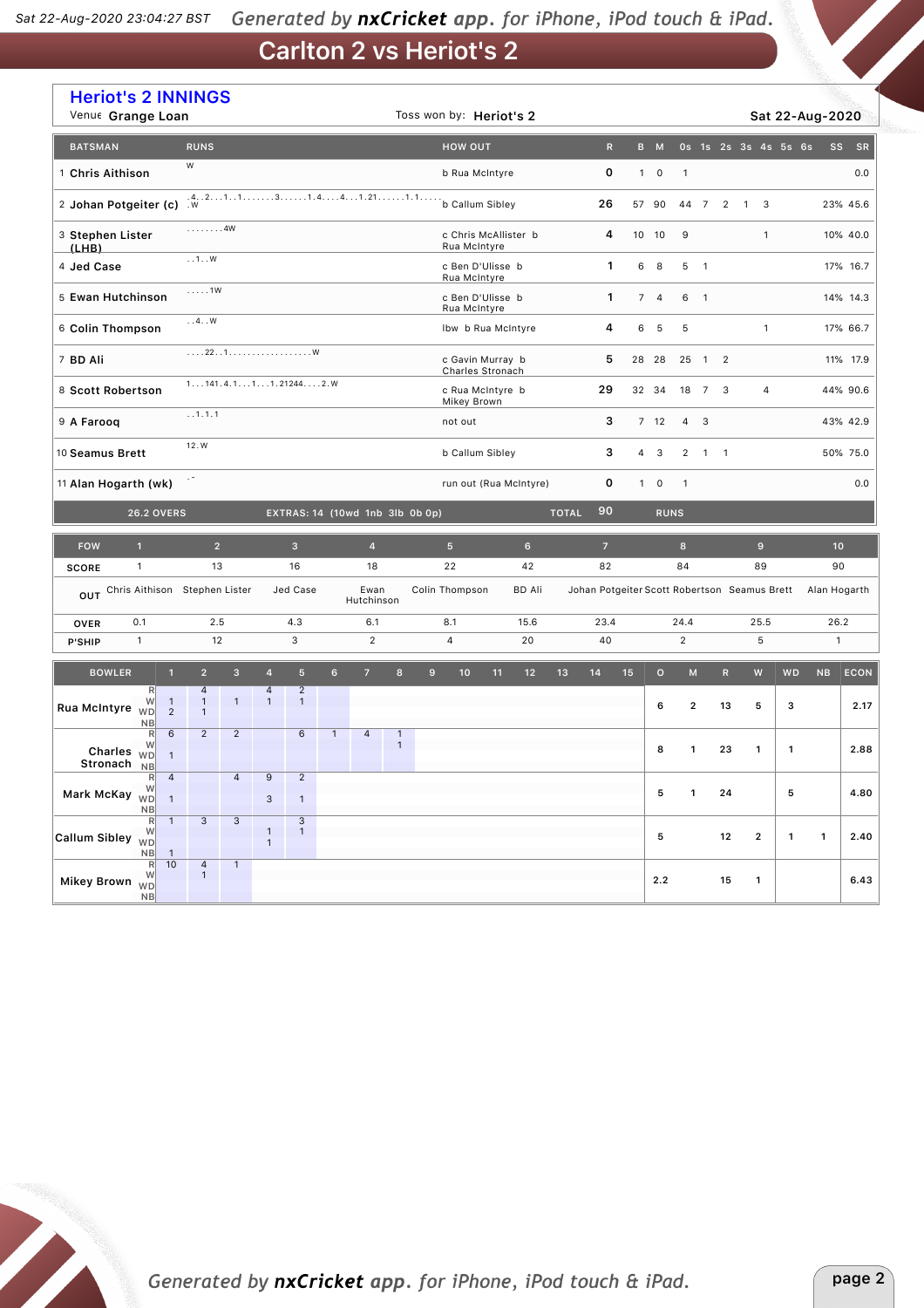### **Carlton 2 vs Heriot's 2**

#### **Carlton 2 INNINGS**

#### **Heriot's 2 INNINGS**

| $\overline{O}$ | <b>RUNS</b> | <b>WKT</b>     | <b>BOWLER</b>   | <b>BALL BY BALL</b>   |
|----------------|-------------|----------------|-----------------|-----------------------|
| 1              | 1           | 0              | Seamus Brett    | $\ldots$ 1wd $\ldots$ |
| 2              | 4           | 0              | BD Ali          | . . 2.1.              |
| 3              | 8           | 0              | Seamus Brett    | $. 1$ lb $1.2.$       |
| 4              | 10          | 0              | <b>BD Ali</b>   | 11                    |
| 5              | 14          | 0              | Seamus Brett    | . 4                   |
| 6              | 19          | 0              | <b>BD Ali</b>   | 1.11.2                |
| 7              | 21          | 0              | Seamus Brett    | 1.1.11.               |
| 8              | 25          | 0              | <b>BD Ali</b>   | 1111                  |
| 9              | 26          | 0              | Seamus Brett    | . 1                   |
| 10             | 27          | 0              | <b>BD Ali</b>   | .1.                   |
| 11             | 34          | 0              | Colin Thompson  | 42wd.1                |
| 12             | 40          | 0              | Scott Robertson | 11nb31wd              |
| 13             | 40          | $\Omega$       | Colin Thompson  | .                     |
| 14             | 46          | 0              | Scott Robertson | $. . 1. 1$ nb-112     |
| 15             | 46          | 0              | Colin Thompson  | .                     |
| 16             | 51          | 0              | Scott Robertson | .121nb.1.             |
| 17             | 57          | 0              | Colin Thompson  | 4.12.1                |
| 18             | 61          | 0              | Scott Robertson | 2.1.1.                |
| 19             | 66          | 1              | Ewan Hutchinson | W 11wd 1wd 1, 1,      |
| 20             | 71          | $\mathbf{1}$   | Scott Robertson | $11wd12$ .            |
| 21             | 76          | 1              | Ewan Hutchinson | .4.11.                |
| 22             | 78          | 1              | Johan Potgeiter | 1.1.11.               |
| 23             | 82          | 1              | Ewan Hutchinson | .11.11                |
| 24             | 85          | 1              | Johan Potgeiter | $\ldots$ 111          |
| 25             | 93          | 1              | Ewan Hutchinson | 21121wd.1             |
| 26             | 98          | 1              | Johan Potgeiter | 11.111                |
| 27             | 105         | $\mathbf{1}$   | Ewan Hutchinson | .2.41.                |
| 28             | 112         | $\mathbf{1}$   | Johan Potgeiter | .1411.                |
| 29             | 119         | $\overline{c}$ | Ewan Hutchinson | 4.2W.1                |
| 30             | 124         | $\overline{2}$ | Johan Potgeiter | 1lb.121.              |
| 31             | 133         | $\overline{2}$ | Ewan Hutchinson | 1lb113wd3lb           |
| 32             | 137         | $\overline{2}$ | Johan Potgeiter | . . 2.11              |
| 33             | 150         | $\overline{c}$ | Ewan Hutchinson | 141322                |
| 34             | 155         | 3              | <b>BD Ali</b>   | 1.1lb 1 W 1wd 1       |
| 35             | 166         | 4              | Seamus Brett    | 5wd 1 W 4 1           |
| 36             | 173         | 5              | <b>BD Ali</b>   | W 1 5wd.1             |
| 37             | 180         | 5              | Seamus Brett    | 1by 2.1lb 12          |
| 38             | 189         | 6              | Scott Robertson | 1.42 1by 1W           |
| 39             | 194         | $\overline{7}$ | Seamus Brett    | 211W1.                |
| 40             | 202         | 8              | Scott Robertson | 1.2 W 4 1by           |
|                |             |                |                 |                       |
|                |             |                |                 |                       |
|                |             |                |                 |                       |

| $\circ$        | <b>RUNS</b>    | <b>WKT</b>     | <b>BOWLER</b>           | <b>BALL BY BALL</b> |
|----------------|----------------|----------------|-------------------------|---------------------|
| 1              | $\overline{2}$ | 1              | Rua McIntyre            | 1wd W 1wd           |
| 2              | 9              | 1              | Charles Stronach        | .41wd. .2.          |
| 3              | 14             | 2              | Rua McIntyre            | $\ldots$ 4 W 1 wd . |
| 4              | 16             | $\overline{2}$ | Charles Stronach        | . . 1. 1.           |
| 5              | 16             | 3              | Rua McIntyre            | . . W               |
| 6              | 18             | 3              | Charles Stronach        | .1.01.              |
| $\overline{7}$ | 22             | 4              | Rua McIntyre            | $W \ldots 4 \ldots$ |
| 8              | 22             | 4              | <b>Charles Stronach</b> | .                   |
| 9              | 24             | 5              | Rua McIntvre            | $W \ldots 2$        |
| 10             | 30             | 5              | Charles Stronach        | 32.1.               |
| 11             | 30             | 5              | Rua McIntyre            | .                   |
| 12             | 31             | 5              | Charles Stronach        | . 1                 |
| 13             | 36             | 5              | Mark McKav              | .4.1wd              |
| 14             | 41             | 5              | Charles Stronach        | $.1$ lb $4 \ldots$  |
| 15             | 41             | 5              | Mark McKay              | .                   |
| 16             | 42             | 6              | Charles Stronach        | $1 \ldots W$        |
| 17             | 46             | 6              | Mark McKay              | .211.               |
| 18             | 48             | 6              | Callum Sibley           | $\ldots 1.1$ nb.    |
| 19             | 61             | 6              | Mark McKay              | 1wd 41.2wd.41lb     |
| 20             | 64             | 6              | Callum Sibley           | 111                 |
| 21             | 68             | 6              | Mark McKay              | . 1lb. 1 1wd. 1     |
| 22             | 71             | 6              | Callum Sibley           | .21                 |
| 23             | 81             | 6              | Mikey Brown             | 244                 |
| 24             | 82             | 7              | Callum Sibley           | . 1wd W             |
| 25             | 86             | 8              | Mikey Brown             | .2. W11             |
| 26             | 89             | 9              | Callum Siblev           | .12. W.             |
| 27             | 90             | 10             | Mikey Brown             | . 1W                |

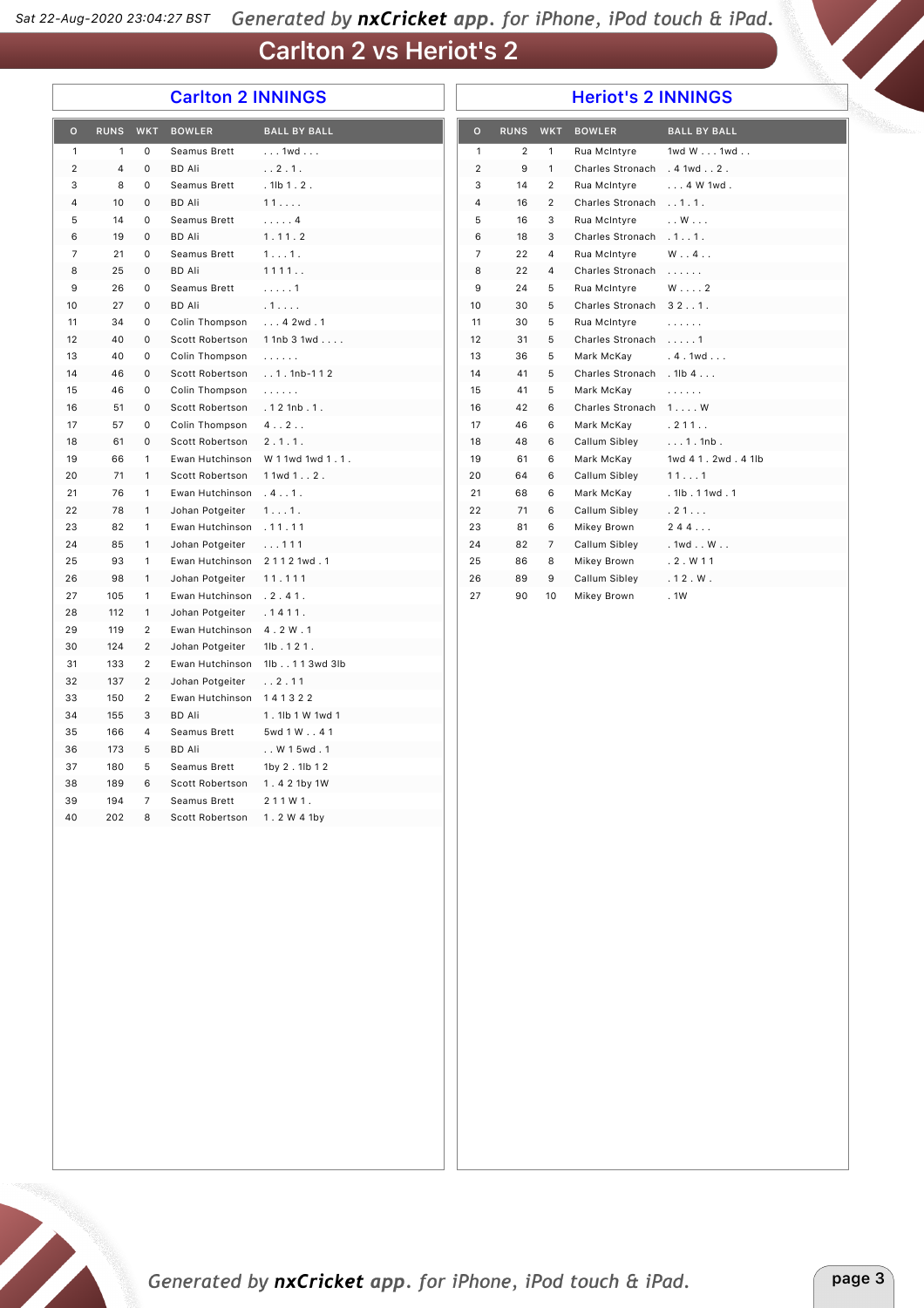#### Generated by nxCricket app. for iPhone, iPod touch & iPad. *Sat 22-Aug-2020 23,04,28 BST*







### **WORM**